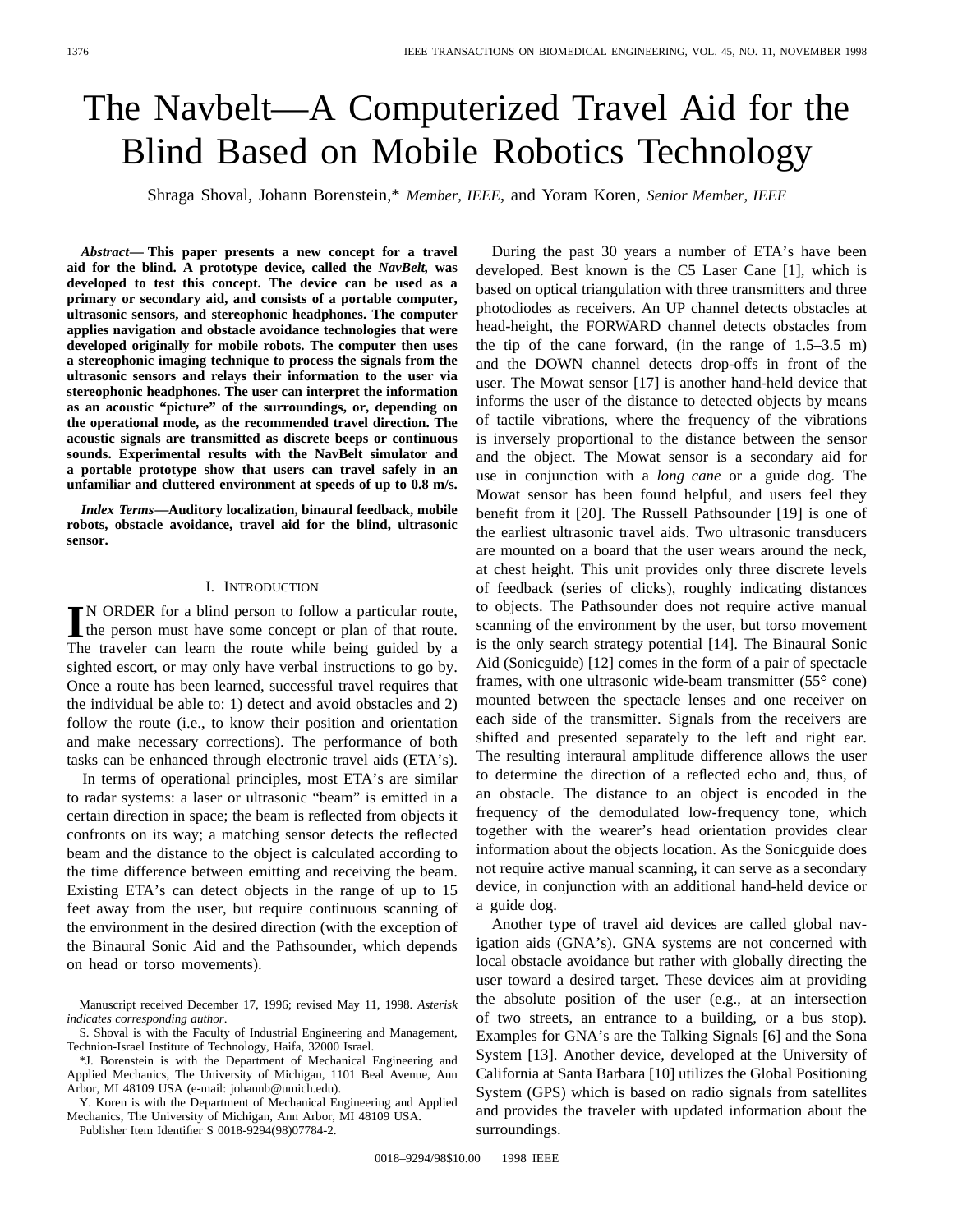The motion of a blind person and a mobile robot is somewhat similar: both have the motoric ability to perform the motion, but require a detection system to detect obstacles along the travel path and avoid them. Application of a mobile robot obstacle avoidance system (OAS) in a travel aid for the blind provides several advantages to the traveler. Using multiple ultrasonic sensors that face in different directions frees the user from the need to scan the surroundings manually. Although the Russell Pathsounder and the Sonicguide do not require manual scanning, their effective coverage of the surroundings depends on the orientation of the head or torso. Multiple sensors, on the other hand, can cover a large area, regardless of the users orientation. Furthermore, no additional measurement is required when an obstacle is detected, since its relevant dimensions (relative distance and azimuth) are determined simultaneously by the multisensor system. In addition, the OAS can guide the blind traveler around obstacles. This is particularly advantageous when traveling in a heavily cluttered environment such as crowded streets, office buildings etc. Based on the similarities between mobile robots and blind travelers, a concept for a travel aid for the blind—the *NavBelt* is suggested.

# II. GENERAL CONCEPT OF THE NAVBELT

The principle of the NavBelt is based on transferring an advanced OAS [4], originally developed for mobile robots. The NavBelt consists of a belt equipped with ultrasonic sensors and a small computer worn as a backpack. The computer processes the signals arriving from the sensors, applies the obstacle avoidance algorithms, and relays them to the user via stereophonic headphones, using stereo imaging techniques.

One earlier idea for using mobile robotics technology to assist blind travelers was introduced at the engineering laboratory of the Tsukuba Science Center, Japan [22]. The device, called Guide Dog Robot, is a mobile robot equipped with ultrasonic sensors and cameras. A navigation map consisting of information about names of intersections and distances between them is stored in the robot's memory. Specific landmarks are selected for each intersection, and a vision system detects and identifies these landmarks. The robot's speed is adjusted according to the user's walking speed, and the information from the robot is transferred to the user by a speech synthesizer. The original Guide Dog Robot was not designed for obstacle detection and avoidance, thus, the user was required to perform these tasks. The inherent practical limitation of a robotic guide is that mobile robots cannot climb up or down stairs, and they are too heavy to be carried by the user, when necessary.

The NavBelt system does not use a mobile robot, but rather transfers mobile robot technology to a portable device. This transfer is illustrated in Fig. 1. The main difference is that the electrical signals, which originally guided a robot around obstacles, are replaced by acoustic signals. However, the computation of the free path and the sensing techniques are similar in both applications.

The NavBelt is equipped with an OAS, which scans the environment with several sensors simultaneously. The OAS



Fig. 1. The concept of the NavBelt.

employs a unique real-time signal processing algorithm to produce active guidance signals. One major difficulty in the use of multiple ultrasonic sensors is the fact that these sensors cause mutual interference. In the past, researchers had to employ slow firing schemes to allow each sensor's signal to dissipate before the next sensor was "fired." This problem was resolved by introducing the error eliminating rapid ultrasonic firing (EERUF) method [5] which allows firing at a rate of up to 60 ms (i.e., each sensor fires once every 60 ms). This fast firing technique allows more efficient analysis of the sensors' readings. The algorithm rejects environmental ultrasonic noise and filters out erroneous readings. The OAS computes the recommended traveling direction according to the user's current position, his target location, and the obstacles in the surroundings in a method called the vector field histogram (VFH) [4]. In the absence of obstacles, the recommended direction is simply the direction toward the target. If, however, obstacles block the user's path, then the OAS computes an alternative path, which safely guides the user around the obstacles.

## III. DESIGN

The user wears the NavBelt around the waist like a "fanny pack" (Fig. 2), and carries a portable computer as a backpack. Eight ultrasonic sensors, each covering a sector of  $15^{\circ}$  are mounted on the front pack, providing a total scan sector of  $120^\circ$ . Small stereophonic headphones provide the user with the auditory data. A binaural feedback system (BFS) based on internal time difference (phase difference between the left and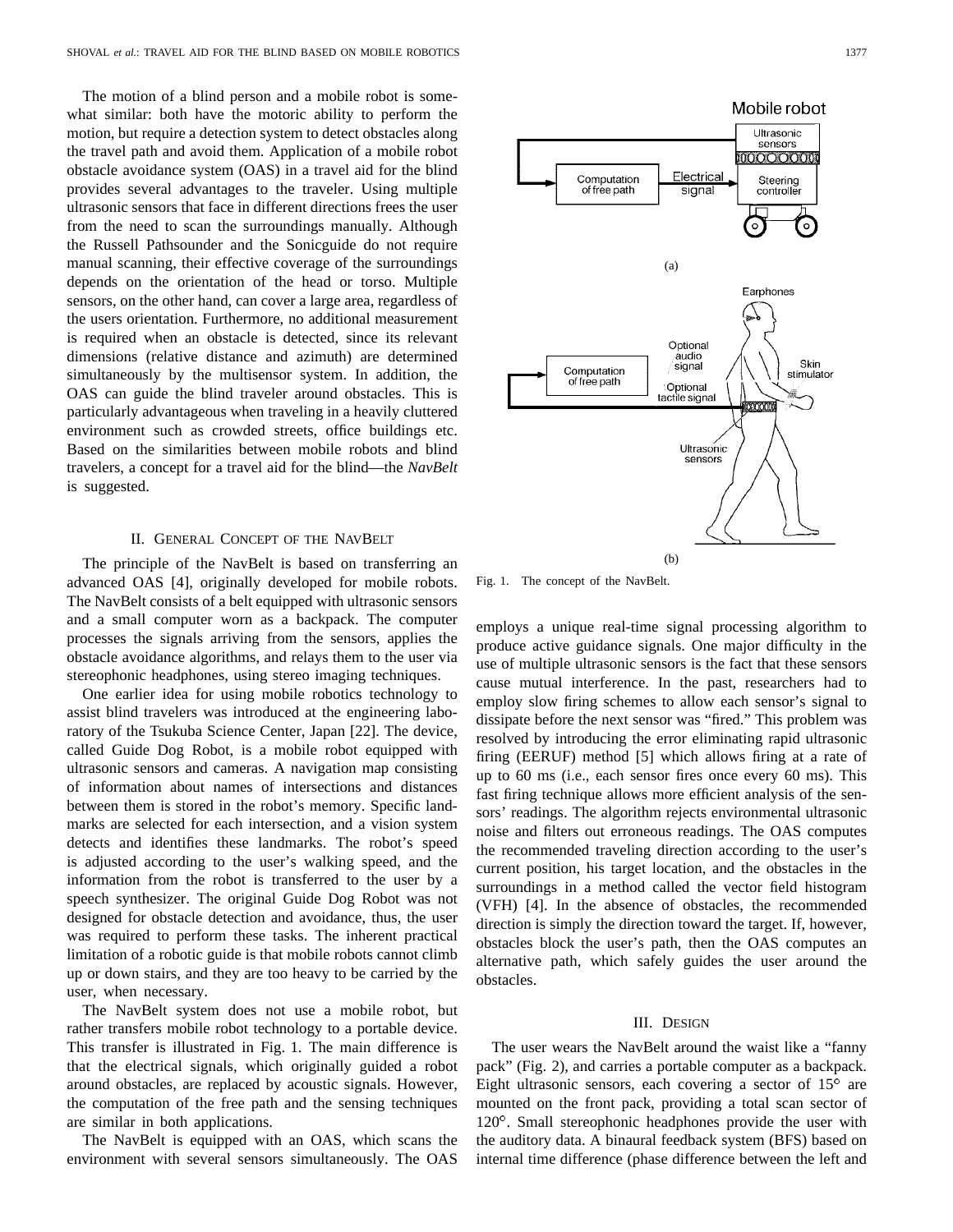

Fig. 2. The NavBelt prototype.

right ear) and amplitude difference (volume difference between the two ears) creates a *virtual direction* (i.e., an impression of directionality of virtual sound sources).

The use of auditory displays in travel aids for the blind has been investigated, especially with the development of electronic devices. An experimental device for testing the effect of various auditory signals provides eight methods for auditory display [15]. The device consists of one ultrasonic sensor and a microcomputer. The computer processes the range readings and, according to the operational mode (selected manually by the user), transfers auditory signals to the user. These signals can be verbal messages (specifying the distance to an obstacle in inches), continuous tone sounds, in which the pitch is proportional or inversely proportional to the distance, audible alarms activated when the distance is smaller or larger than a specified value (Go/No Go detector), and others. Tachi *et al.* [23] developed a method to quantitatively compare various auditory display schemes for tracking with an electronic travel aid. The performance of the traveler is evaluated by calculating the transfer function of the human in terms of effective gain and reciprocal time delay. It was found that monaural display with varying loudness and binaural display with varying position and loudness, are superior to other types of auditory displays. Fish [9] suggested using a two-dimensional (2-D) coding system, which produces a series of tone bursts representing distances to objects. Although laboratory experiments showed that subjects were able to avoid obstacles using the 2-D auditory display, the information complexity and size of the system do not allow the traveler to walk at a reasonable speed. An interesting method for information transfer in a travel aid for the blind is based on the principle of echolocation of bats [11]. In this method, FM ultrasonic waves are transmitted to detect objects, and the reflected waves are picked up by two-channel receivers. The waves are then converted to acoustic signals with a simple proportional converter. The acoustic signals are presented to the blind traveler binaurally by headphones. Experiments showed that the method is very effective at detecting small objects, but no practical experiments were reported for implementing it in a travel aid. The Binaural Sensory Aid, also known as Sonicguide [12] relays information to the user by two sound sources to the left and right ears, using special tubes for minimal occlusion of external auditory cues. The interaural differences between the two sound sources provide the user with directional information about objects, as well as the object's shape and even a rough estimate about the surface's texture.

The NavBelt is designed for three basic operational modes, each offering a different type of assistance to the user.

*1) Guidance Mode:* The acoustic signals actively guide the user around obstacles in pursuit of the target direction. The signals carry information regarding the recommended travel direction as well as speed and the proximity to obstacles. The signals consist of a single stereophonic tone, the direction of which determines the travel direction, while the frequency determines the recommended travel speed (higher frequencies for slower speeds). The speed is inversely proportional to the proximity to the nearest object. Using a keyboard, which can eventually be replaced by an acoustic coding system using other input devices suitable for blind travelers, the user enters the desired target position. The target can be selected as relative coordinates (i.e., 500 ft forward, turn right, etc.), or, when traveling in a known environment and the computer is equipped with a navigation map, the user can specify the target name (i.e., street corners, specific buildings etc). One problem with the Guidance Mode is that it requires knowledge about the user's momentary position at all times. In the current NavBelt prototype there are no sensors that can provide this information. However, developments in positioning method, mainly in satellite based systems (GPS) provide efficient solution to this problem. Golledge *et al.* [10] developed a navigation aid based on GPS technology, which provides the user with updated information about the topographical features of the surroundings.

*2) Image Mode:* This mode presents the user with a panoramic *acoustic image* of the environment. A sweep of stereophonic sounds appears to "travel" through the user's head from the right to the left ear. The direction to an object is indicated by the spatial direction of the signal, and the distance is represented by the signal's pitch and volume (higher pitch and volume for shorter distances). As the information in this mode is richer than the information in the Guidance mode, unnecessary information is suppressed and only the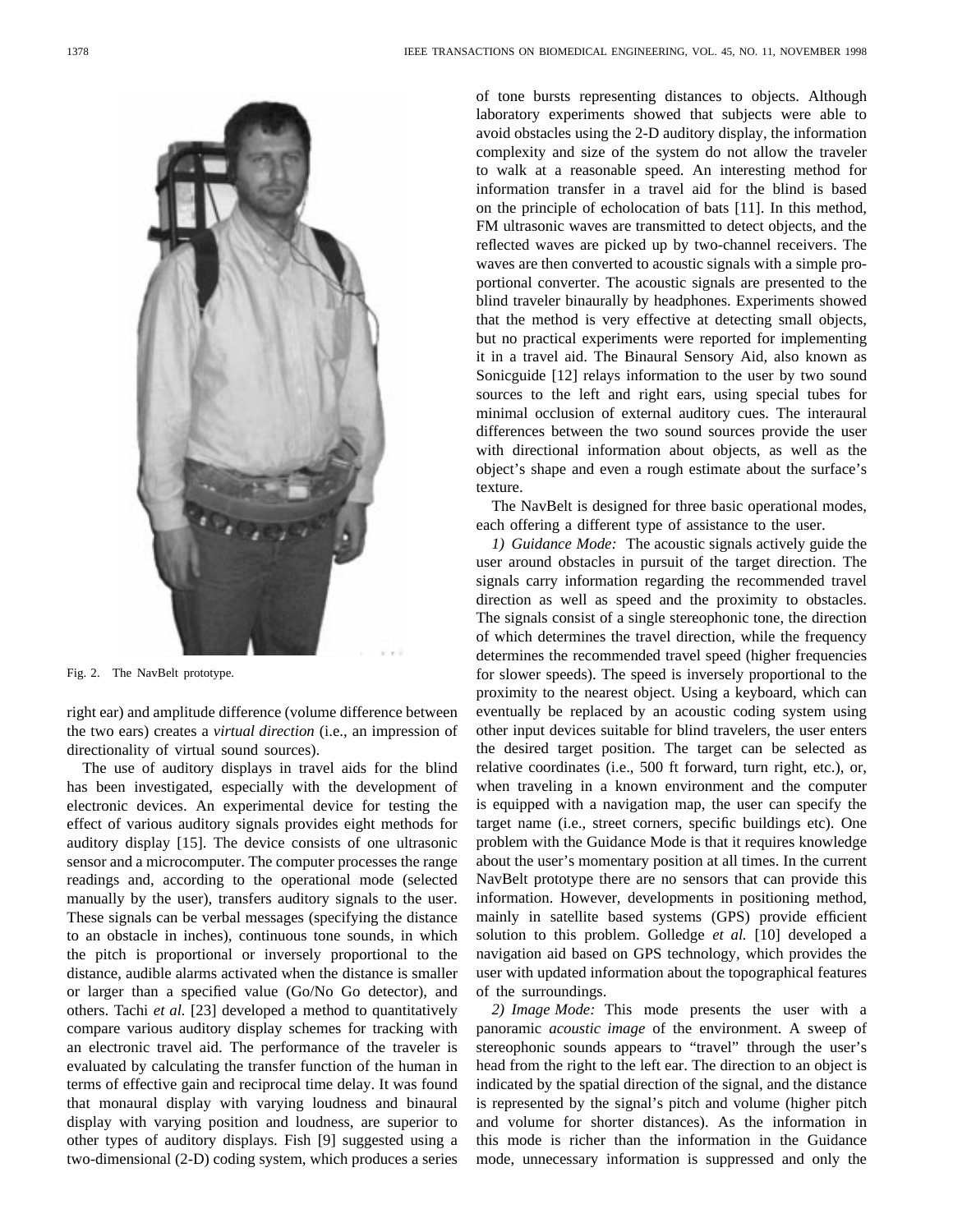most important sections of the environment are transmitted to the user. The selection of these relevant sections from the panoramic map is performed by the computer based on the proximity of objects in the direction of travel. For example, when traveling in a crowded street or when entering a narrow passage, the computer transmits information about the sectors containing the closest objects to the user while ignoring all other, more distant objects.

*3) Directional Guidance Mode:* This mode allows the user to control the global navigation while the obstacle avoidance is performed by the NavBelt. The system actively guides the user toward a temporary target, the location of which is determined by the user via a joystick. The joystick is only for use in the development stage, and needs to be replaced by a special auditory coding system or a speech control device. The target position is selected according to the direction of the joystick. When the joystick is not pressed, the system selects a default target five meters ahead of the user. If the traveler wishes to turn sideways, he or she presses the joystick in the desired direction and a momentary target is selected 5 meters ahead of the user in that direction. In case an obstacle is detected, the NavBelt provides the relevant information needed to avoid the obstacle with minimal deviation from the target direction.

The variety of operational modes allows for different levels of assistance to the user and for different information formats. The Guidance mode is the most "automated" mode, since the majority of the perception and cognition tasks are performed by the computer. This mode is efficient when the user is traveling in an unknown cluttered environment and the NavBelt serves as the primary aid. In the Image mode the computer tasks are limited to scanning the surroundings and informing the user about the position of obstacles while the global path planning and navigation tasks are performed by the user.

*The Navbelt's* acoustic imaging technique can produce several informative parameters.

- *Direction of the Audio Signal's Source:* In the Image mode the signal produces a "virtual" source that represents the direction of the object. In the Guidance and Directional Guidance modes the "virtual" sound source represents the recommended travel direction.
- *Volume:* This parameter represents the proximity of the object to the user (Image mode) or the recommended traveling speed (Guidance and Directional Guidance modes).
- *Pitch*: In the Guidance modes the pitch is proportional to the complexity of travel. Complexity depends on the distance to the nearest obstacle, the number of obstacles, and the width between them (i.e., traveling through a narrow passage or among several small objects is more demanding than traveling in an uncluttered environment).
- *Transmission Rate:* The signals' transmission rate is proportional to the conscious effort required from the user. When the NavBelt detects a potential hazard (a nearby obstacle for example), the frequency at which the signals are transmitted (in all operation modes) is increased, thereby alerting the user.

Stereophonic displays have already been implemented in travel aids for the blind (e.g., the Sonicguide, [12]), using auditory localization technology [8], [24], [25]. However, there are two major differences between the use of auditory localization in the NavBelt and the Sonicguide.

- 1) In the Guidance mode, the auditory cue signals the recommended travel direction, rather than the location of an obstacle.
- 2) In the Image mode, the stereophonic sweep provides a full panoramic virtual image of the surrounding, due to the wide coverage by the array of sensors  $(120^{\circ})$ . Furthermore, when traveling in a cluttered environment the sensors can detect several objects simultaneously, providing sufficient information for traveling through doorways, narrow passages, etc.

IV. THE NAVBELT'S AUDITORY DIPSLAY OF INFORMATION DESCRIBING THE ENVIRONMENT

# *A. Implementation of Auditory Image Signals*

As previously mentioned, the Image mode provides the user with a panoramic auditory image of the surroundings. The principle is similar to the operation of a radar system (used in air traffic control, submarines, etc.). An imaginary beam travels from the right side of the user to the left through the sectors covered by the NavBelt's sonars (a span of 120° and 5-m radius). A BFS invokes the impression of a virtual sound source moving with the beam from the right to the left ear in what we call a *sweep*. This is done in several discrete steps, corresponding to the discrete virtual direction steps. The angular displacement of the virtual sound source is obtained by a combination of the interaural phase and amplitude shift of the left and right signals. The phase shift is based on the different perception time of an auditory signal due to the different travel distance of the sound wave. The phase shift (in terms of time difference between left and right ears) is given by (1)

$$
\Delta t = K \cos \theta \tag{1}
$$

where  $K = 0.000666$  s is the time phase constant and  $\theta$  is the angular position of the virtual source from the median plane in front of the user (see Fig. 3). The angular shift of a sound source due to the interaural amplitude difference is given by

$$
\theta = K \log \left[ \frac{A_R}{A_L} \right] + \theta_0 \tag{2}
$$

where  $A_R$  and  $A_L$  are the amplitudes to the right and left ears, K is the sensitivity factor, and  $\theta_0$  is a constant offset. Rowel [18] shows that the sensitivity constant equals two for most audible frequencies. For the NavBelt we, therefore, assume  $K = 2$  and  $\theta_0 = 0$ . The amplitude of the primary channel—the channel closest to the object—is set according to the proximity to that object. For example, Fig. 3 shows a configuration where the amplitude of right channel  $A_R$  is set proportionally to the distance  $d$ . The amplitude of the left channel is, therefore

$$
A_L = \frac{1}{A_R} e^{\theta_n}.
$$
 (3)

If no obstacles are detected by the virtual beam, the virtual sound source is of a low-amplitude and barely audible. When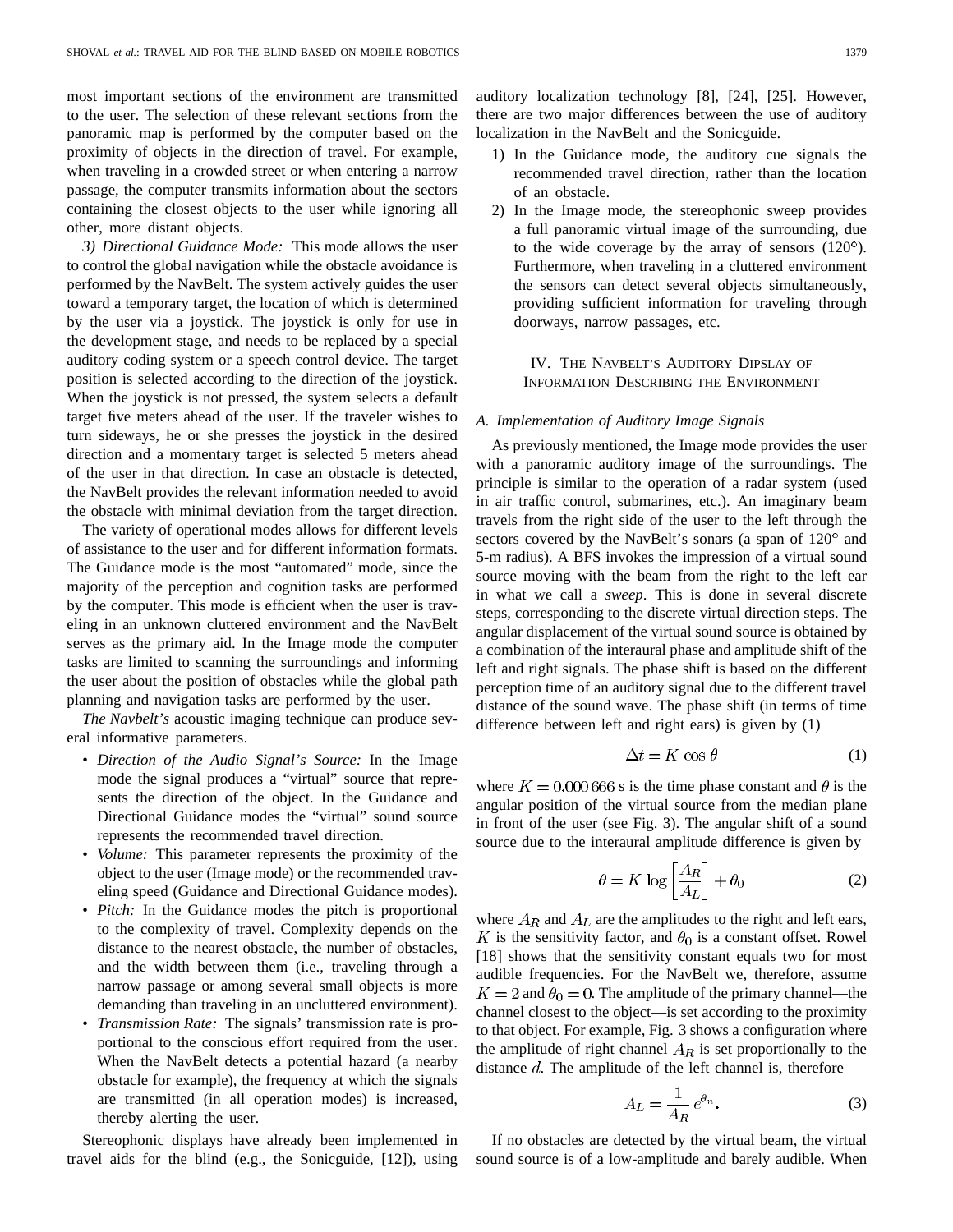

Fig. 3. Angular displacement of auditory source.



Fig. 4. The Image mode. (a) Obstacles are detected by the ultrasonic sensors, (b) projected onto the polar graph, and (c) an acoustic *sweep* is generated.

obstacles are present, then the amplitude of the virtual sound source is louder. Fig. 4 demonstrates the principle of the *Image* mode. Obstacles are detected by the ultrasonic sensors [Fig. 4(a)], and are projected onto a histogramic polar graph [Fig. 4(b)]. Based on the polar graph, the BFS generates the *sweep*, which is comprised of 12 steps [Fig. 4(c)]. Each step "covers" a sector of 15°, so that the whole *sweep* covers a panorama of  $180^\circ$ . Each of the eight sectors in the center of the panorama (covering the sectors between  $30^{\circ}$  and  $150^{\circ}$ ) is directly proportional to the corresponding sensor. The remaining four sectors (two at each side of the panorama) represent sectors which are not covered by the sonars. The value of these sectors is extrapolated based on the averaged values of adjoining sectors. For example, if the third and forth sector (representing the first and second sonar) contain an object, than the first and second sectors are automatically assigned the averaged value.

Each signal is modulated by an amplitude  $A$  (indicating the distance to the obstacle in that direction), the duration  $T_s$ , for which the square wave signal is audible, and the pitch  $f$  of the square wave. The *spacing time*  $T_n$  is the length of the interval between consecutive signals during a *sweep*. After each *sweep* there is a pause of duration  $T_c$ , to allow the user to comprehend the conveyed image. Many meaningful combinations of these parameters are possible. For example, because of the shortterm memory capability of the human ear, a *sweep* may be as short as 0.5 s. Given enough cognition time  $T_c$ , the user will comprehend the image. Alternatively, the *sweep* time may be as long as 1 s, combined with a very short cognition time. Notice that each *sweep* starts with an anchor signal. This signal has a unique pitch, which provides the user with a convenient marker of the start of a *sweep*.

One of the important features of the Image mode is the acoustic directional intensity (ADI), which is directly derived from the polar obstacle density histogram. The virtual direction of the ADI provides information about the source of the auditory signal in space, indicating the location of an object. The intensity of the signals is proportional to the size of the object and its distance from the traveler.

The directional intensity is a combination of the signal duration  $T_s$ , the amplitude  $A$ , and the pitch. Experiments with human auditory perception show [2] that the perceived intensity increases with the signal's amplitude, pitch and duration. Adjusting the acoustic directional intensity according to the location of obstacles in the surroundings attracts the user's attention to the most relevant sections in the environment, while suppressing irrelevant data.

# *B. Implementation of Auditory Guidance Signals*

Implementing the Guidance mode in the NavBelt is simpler than the Image mode, since the amount of transferred information is far smaller. In the Guidance mode the computer provides the user only with the recommended travel speed and direction, based on the obstacle avoidance algorithm. The computation of the recommended travel speed and direction is similar to the computation of these parameters for a mobile robot traveling in a cluttered environment as determined by the VFH [4]. The VFH method calculates the travel direction from the polar histogram map by searching for sections with small obstacle density. In practice, the VFH determines a threshold level, and all sections with a lower obstacle density than the threshold level become candidate sections. Next, the VFH searches for the candidate section that coincides with the direction of the target. If none is found, the VFH searches for the a candidate section that is the closest (in terms of angular position) to the target direction. The travel speed is determined by the VFH according to the proximity to the nearest object. The speed is determined inversely proportional to that proximity, with a maximum speed of 1.2 m/s attained when the distance between the traveler and the closest object is more than 3 m.

The recommended travel speed and direction are relayed to the user by a single stereophonic signal. The virtual direction of the signal is the direction the OAS has selected for travel. The pitch and amplitude are proportional to the recommended travel speed. Higher pitch and amplitude attract more human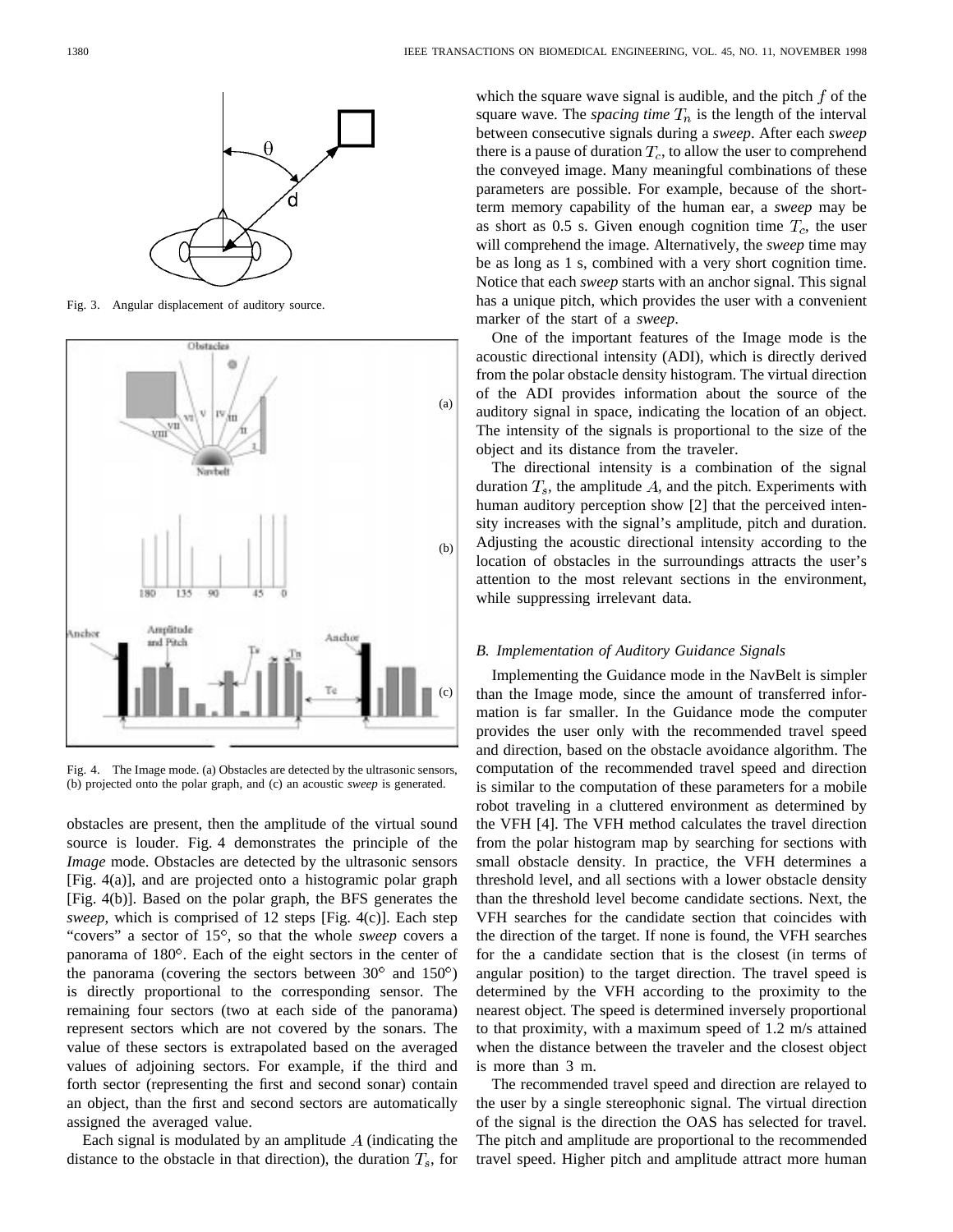

Fig. 5. Schematic description of the NavBelt simulator.

attention [2], thereby motivating the traveler to reduce the walking speed and to concentrate on the stereophonic signal. A special low-pitch signal (250 Hz) is transmitted when the direction of motion coincides (within  $\pm 5^{\circ}$ ) with the required direction. This special tone is a simple feedback signal for the user, indicating that the travel direction is correct. Furthermore, low-pitch tones occlude external sound from the environment less than medium- and high-pitch tones [2]. The higher pitch tone is transmitted only when the traveler needs to change direction, with the low pitch returning once the recommended direction is achieved.

Another important parameter involved in the Guidance mode is the rate at which signals are transmitted. Although a low transmission rate causes less occlusion of external sounds, it may also be too slow to alert the traveler to hazards. An adaptive information transfer system adjusts the transmission rate according to changes in the process and the user's requirements, similar to the way the information flow is adjusted in the Image mode. When the user is traveling in an unfamiliar environment cluttered with a large number of obstacles, the transmission rate increases, and may reach up to 10 signals/s. On the other hand, when traveling in an environment with little or no obstacles, the transmission rate is reduced to one signal every 3 s.

# V. EXPERIMENTS WITH THE NAVBELT SIMULATOR

In addition to the NavBelt prototype, a simulator was developed. The same acoustic signals that guide the user in the NavBelt prototype are used in the simulator. The user's response to these signals are relayed to the computer by the joystick. Several maps are stored in the computer representing different types of environments (e.g., crowded streets, corridors, and narrow passages). Some of the maps were constructed by gathering real data from a mobile robot recording the sonar data while traveling, while other maps were generated by the computer. A schematic description of the simulator is shown in Fig. 5.

The simulator is well suited to investigate the effect of different auditory signals on human performance, and it is also a very efficient training tool for new users. The simulator can train people by providing a range of different environments with no risk of actual collisions. The user's performance can be recorded easily and used for analysis of individual progress, as well as the evaluation of the effectiveness of certain training procedures. McEntire [16] used a similar simulator in his research of static and dynamic tactile displays for blind travelers, using the phantom sensation. In this experiment, random locations within a triangular shape (similar to the area covered by the long cane) were displayed to the subjects by a triangular

skin stimulator. Subjects relayed the perceived sensation using a joystick, and the effect of different parameters (stimulator spacing, frequency, pulse rate, and length) were analyzed by the computer.

# *A. Transient Response in Auditory Localization*

In the first experiment the transient response of humans in tracking by auditory localization was investigated. Stereophonic signals were randomly generated by the computer, varying in their virtual direction, pitch, amplitude, length, and the rate at which they were transmitted. The subject's goal was to tilt the joystick in the direction of the virtual sound source. Eight subjects were included in this experiment, all sighted with good hearing capabilities. The subjects' ages ranged from 18–35 yrs. Each session included 5 min of practice, 15 min of experiments, with 10–min rest intervals. Each subject was tested in 400 runs. The parameters involved in transferring the stereophonic signals were selected randomly by the computer to reduce the effect of learning or getting used to a particular format of information. However, only two parameters were changed in each test. One parameter was the virtual direction, and the other was selected randomly by the computer (pitch, amplitude, length, or transmission rate). Before each test, a visual test was performed, in which signals were randomly displayed on the monitor. Again, the goal was to tilt the joystick in the direction of the visual signal. Performance (in terms of reaction time and accuracy) was recorded and then subtracted from the results of the auditory tests. This way the effects of the auditory display were isolated from other effects (joystick accuracy and delays, neuromuscular delays, etc.), similar to McEntire's experiment on self-paced tracking [16].

The results from all subjects were combined and then classified according to the different variables. Fig. 6 describes some of the results from these tests.

*1) Discussion:* According to the results, two parameters have a major effect on the localization error: the signal's frequency and the signal's amplitude. The localization error is smaller for frequencies between 400–1000 Hz with the minimal error around 800 Hz. This result is consistent with a similar experiment [8] investigating the performance of pilots in localization of auditory signals in the cockpit. Our results are also consistent with theoretical research [2], [26], which concluded that low frequencies (below 2 kHz) contribute mainly to a sense of localization, while higher frequencies contribute more to the broadening of the auditory event. The lower error for lower amplitudes is also consistent with experiments performed by Benson [2], which showed that the stereophonic localization is better perceived for low amplitudes (less than 20 dB).

According to our results, the reaction time (RT) is affected mainly by the transmission rate. The RT is kept constant around 700 ms for all signals' amplitudes and frequencies, increased slightly for transmission rate between 5 and 2 Hz (to 800 ms), and from there on increased significantly with lower transmission rate. This result is expected since with low transmission rates there are long delays between each transmission.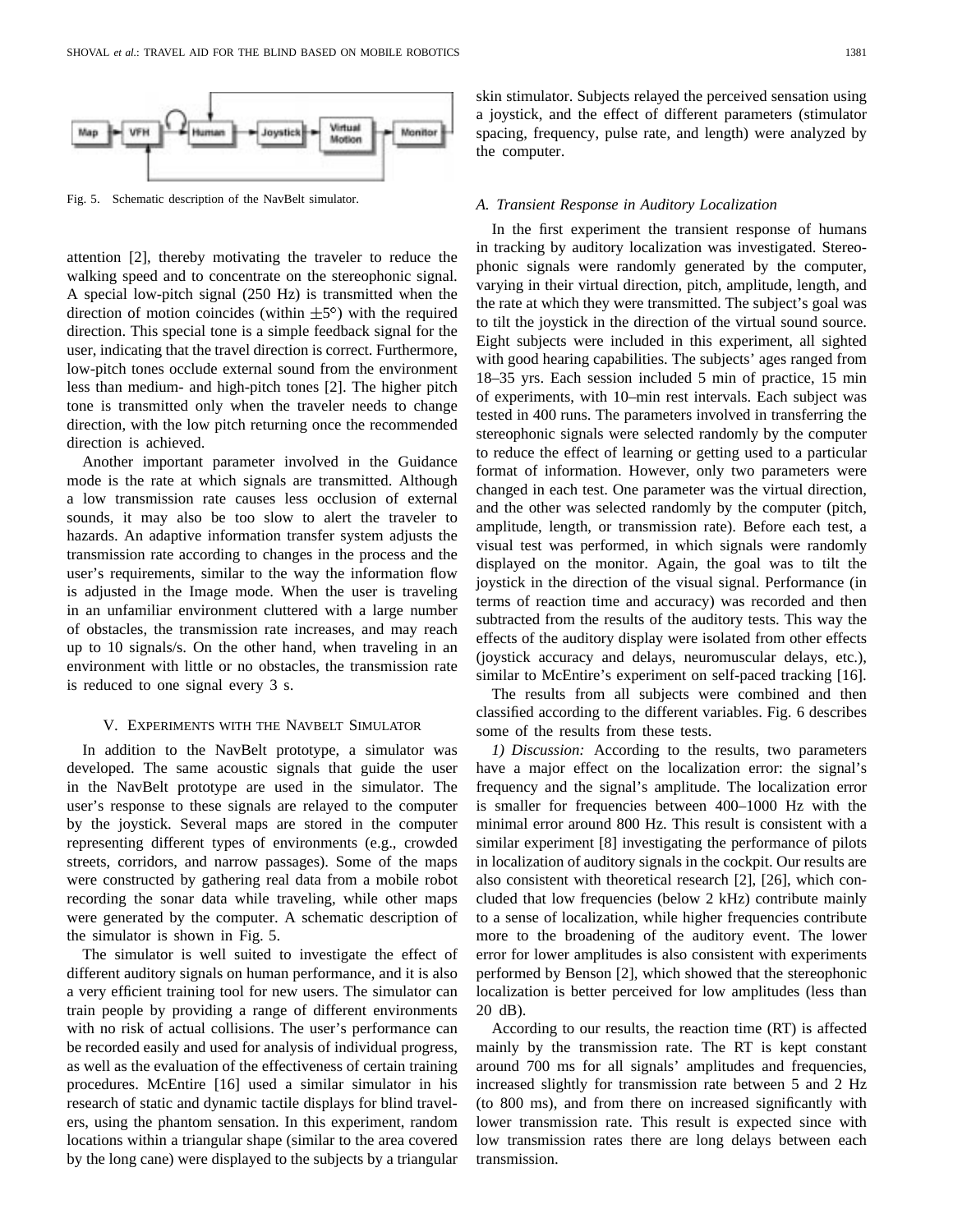

Fig. 6. The effect of changes in pitch on transient response.

#### *B. Performance in the Presence of a Single Obstacle*

The motivation behind this experiment was to investigate the human performance for basic obstacle configuration. The experiment was conducted with the NavBelt simulator using a simple single object. For each run, the computer generated simulated obstacle at a random location and at a random time. The obstacle was wide enough to block the path between the subject and the target, therefore requiring a change in the travel direction. Information was relayed to the subjects in both Image and Guidance modes. Also, a visual Image mode, in which target and obstacle positions were displayed on the screen, was included in the test. The results of the visual test were used as a benchmark for comparison with the results of the auditory displays. Travel parameters such as travel speed and reaction times were continuously recorded. In addition, the percentage of unsuccessful trials (the percentage of collisions with obstacles) were also recorded. Fig. 7 shows the results of this experiment.

*1) Discussion:* The most obvious conclusion from this experiment is that none of the auditory displays is as efficient as the visual display for obstacle avoidance. The *Guidance* mode, had three times more collisions than the visual display (18 versus 6%) and the image display had more than four times more collisions (27 versus 6%). Also, the difference in reaction time between the visual and auditory displays has an



Fig. 7. Experimental results for a single obstacle.

increase of 0.9 s, compared with an increase of 0.25 s for the Guidance mode. The increase in reaction time is due to the increased transmission time required in the Image mode, as well as the longer time required to comprehend these signals. However, the display mode has a less significant effect on average travel speeds (1.02 m/s for visual display, 0.85 m/s for the Image mode and 0.96 m/s for the Guidance mode).

# *C. Performance in Different Environments*

To investigate the concept of the NavBelt in different environments, virtual maps were constructed by the computer. Ten maps were stored in the computer, and selected randomly to reduce the chances of subjects becoming familiar with the maps. For each run the initial and target positions were also selected randomly by the computer, to simulate travel in an unfamiliar environment. In the Guidance mode the user's position and recent travel path were displayed on the monitor. The target position and objects along the travel path are not displayed, forcing the subject to rely entirely on the acoustic guiding signals. The reason for displaying the subject's position and recent travel path was based on experiments that showed [21] that humans have spatial orientation memory of several seconds. Unless totally lost, humans have a reasonable estimate of their position and orientation based on natural navigation capabilities, even without visual perception. In the Image mode, in addition to the user's position, the target position was also shown on the monitor (as this mode did not guide the user toward a specific location). The goal was to "travel" from the current position to the target shown on the screen. As with the Guidance mode, the obstacles along the travel path were not shown, and the subject avoided obstacles based on the NavBelt's acoustic panoramic display only.

Four sighted subjects with substantial practice using the NavBelt were selected for this experiment. To avoid fatigue, each session started with 5 min of practice, 15 min of running the test, and 10 min of rest. The experiment involved 300 tests for each subject in which the Guidance and Image modes were tested. Since the maps were different in their level of complexity (in terms of obstacle density and layout), each map was tested at least ten times in each display mode. The average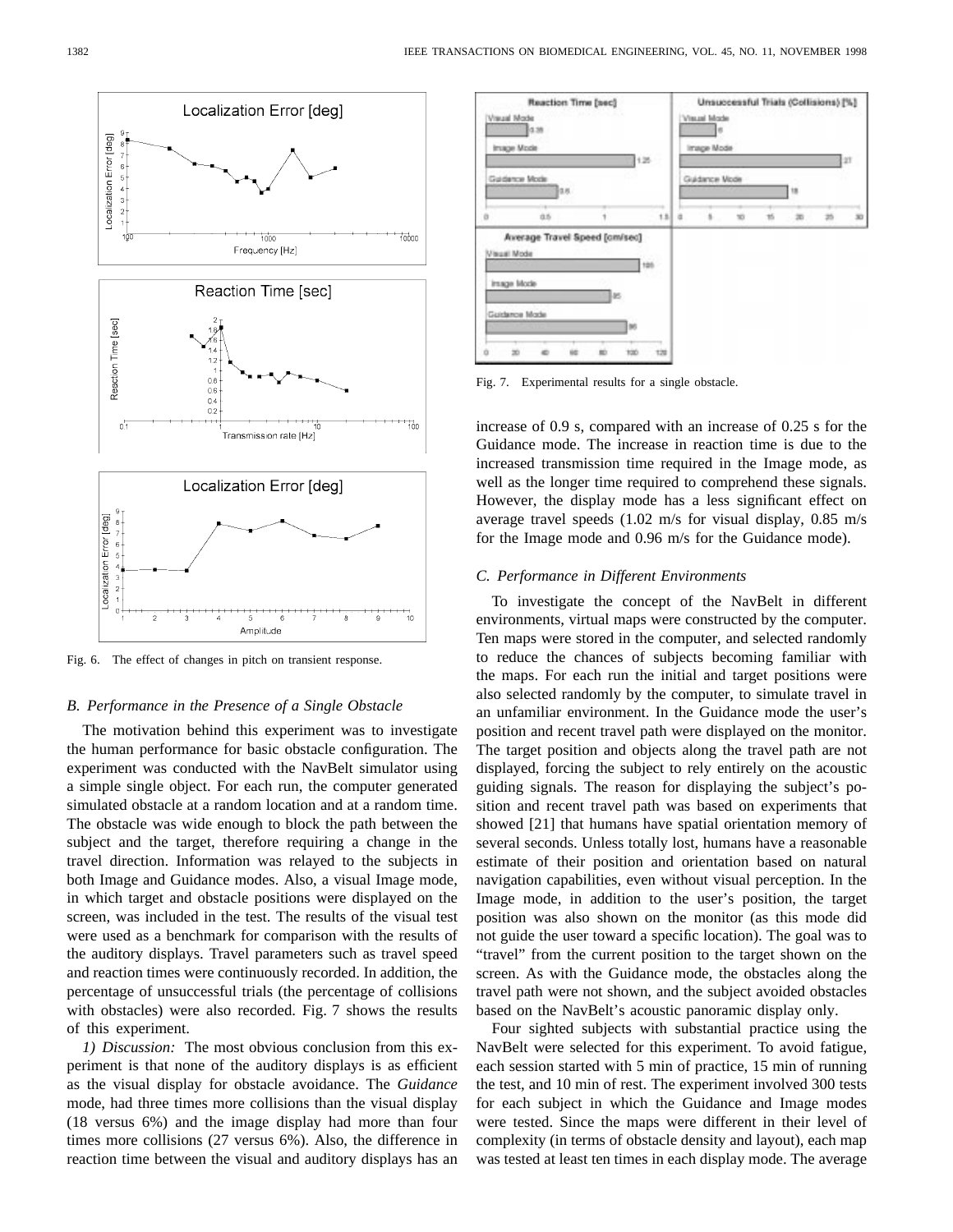

Fig. 8. The easiest-to-traverse obstacle course in the practice simulator.

speed and the average deviation from the recommended travel direction were measured for each test. These figures indicate how closely the subject followed the recommended travel path.

The results indicated that the fastest average speed was achieved using the Guidance mode in the obstacle course shown in Fig. 8, traveling at 0.95 m/s, with an average deviation from the recommended path of 2.6 ft. The slowest speed was in the Image mode traveling through the obstacle course shown in Fig. 9, traveling at 0.43 m/s with a deviation of 11.9 ft. The obstacle course of Fig. 8 represents an open space with few obstacles, while the obstacle course of Fig. 9 represents a crowded street with many obstacles randomly positioned. As expected, the average travel speed for all the maps was higher in the Guidance mode (0.78 m/s), compared with the Image mode (0.52 m/s). The numbers next to the travel path in these figures represent the time taken to complete the path to date point.

*1) Discussion:* Analysis of the performance results indicates that the NavBelt is particularly effective in environments with low obstacle density. This can be explained by the wide and long detection range of the NavBelt. Research on the effect of nonvisual preview upon the walking speed of visually impaired people [7] shows that a preview of 3.5 m using a Sonic Pathsounder [Kay, 1974] increased walking speed by 18% compared with travel speed with the long cane. The wide detection range of the NavBelt increases the user's confidence resulting in a higher travel speed. The NavBelt can provide not



Fig. 9. The hardest-to-traverse obstacle course in the practice simulator.

only long, but also wide preview, thus, providing the traveler with extra reaction time to avoid obstacles. Figs. 10 and 11 show two other maps used in these experiments.

# VI. EXPERIMENTAL RESULTS WITH THE NAVBELT PROTOTYPE

This section describes the tests conducted with the actual NavBelt prototype. The experiments were performed by four sighted subjects, and were conducted in the controlled environment of a laboratory under the supervision of a sighted person. Before traveling with the experimental prototype, subjects had at least 10 h training with the simulator. In addition, subjects initially traveled with the NavBelt with their eyes open to better comprehend the acoustic signals. The experiments with the NavBelt prototype included optimization of the sonar range and an investigation of the NavBelt performance for different types of obstacles. Obviously there are many differences between blind and sighted subjects, particularly when sighted subjects are trained while using their sight. However these experiments aimed at testing the concept of the NavBelt as a mobility aid. More experiments with blind subjects traveling in real environments are required.

## *A. Optimization of Sonar Range*

The ultrasonic sensors used by the NavBelt can detect objects in the range of 0.3–10 m. Selecting the sonars' detection range affects two major parameters.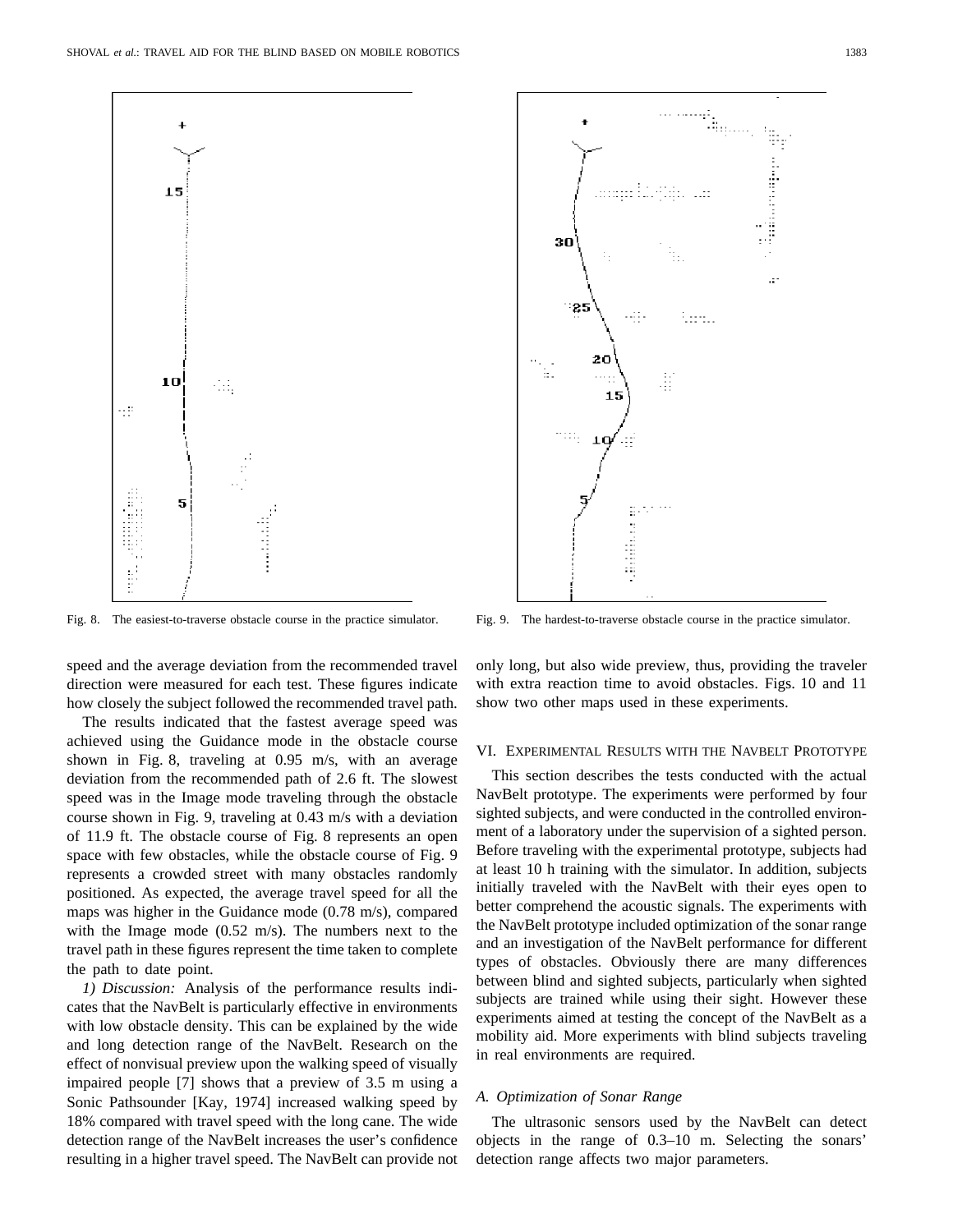



Fig. 10. Office building-like obstacle course.

- *Preview Distance:* An important parameter for blind travelers is the preview distance. An experiment conducted by Clark-Carter *et al.* [7] showed that the optimal range of an ultrasonic travel aid is 3.5 m. This range is safe for the average walking speed of sighted people (1.3 m/s) and is within the reach of conventional ultrasonic sensors. However, this experiment was based on a single ultrasonic sensor while the NavBelt is equipped with eight sensors and a statistical analysis of the sensors' data.
- *Ultrasonic Firing Timing:* The OAS in the NavBelt includes an algorithm for detecting and rejecting ultrasonic noise and crosstalk, even when firing the sensors rapidly [5]. However, the effectiveness of this algorithm is inversely proportional to the preview distance. Thus, larger preview distances increase the probability for erroneous readings.

In the experiments with the NavBelt prototype several sonar ranges were examined. In the first experiment the sonar range was set to 2 m. Although the readings were very reliable, subjects found the warning period too short, and in some cases, mainly with the Image mode, subjects collided with obstacles. Better results were obtained by setting the ultrasonic range in the NavBelt to 3 m. This range provided reliable readings and sufficient warning. Although this range is shorter than the one found by Clark-Carter [7], the statistical analysis performed by the OAS compensates for the shorter range and provides reliable and sufficient warning. Setting a longer sonar

Fig. 11. Narrow-passage obstacle course.

range resulted in noisy data (mainly due to "crosstalk" between sensors) which reduces its reliability.

The implementation of the EERUF method for controlling the firing time of the ultrasonic sensors significantly reduced the noisy data. In one experiment, an ultrasonic "noise maker" generated ultrasonic noise at the same frequency as that used by the NavBelt. Without the implementation of ERRUF, the NavBelt could not provide reliable data for safe travel. However travel with ERRUF was not affected by the ultrasonic noise. This is particularly advantageous in real environments where ultrasonic noise can be generated by electric power lines, electric motors or reflections from smooth surfaces. Furthermore, the ability of the NavBelt to operate reliably in a noisy environment can enable multiple NavBelt systems to operate simultaneously in close proximity to each other.

## *B. Experiments with Real Obstacles*

In this experiment, subjects walked through laboratory obstacle courses comprising various types of objects, using various operation modes. In the first experiment several vertical poles with different diameters were positioned along the travel path. It was found that the NavBelt can detect objects as narrow as 10 mm. However, this can be done only if the objects are stationary and the subject is walking slowly (less than 0.4 m/s). It was also found that the NavBelt can reliably detect objects with a diameter of 10 cm or more, regardless of the travel speed. Other tests were conducted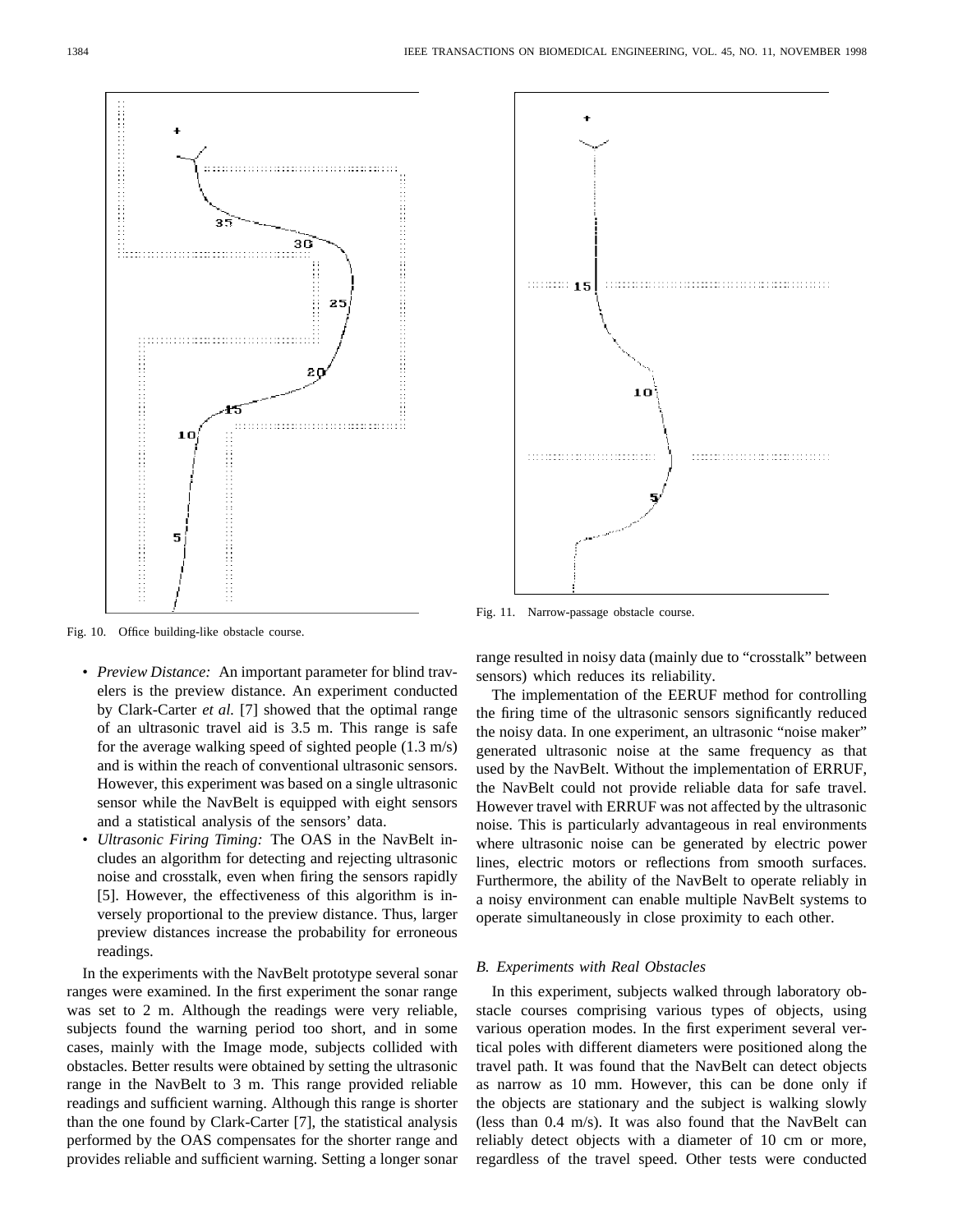inside office buildings where subjects traveled along corridors, located doors and curves, and detected and avoided furniture.

In other experiments subjects traveled outside buildings, detecting and avoiding common objects such as trees and large bushes, parked cars, walls, bicycles, and other pedestrians. One major concern of users was the inability of the current prototype NavBelt to detect overhanging objects, upand down-steps, sidewalk edges, etc. Future improvements to the NavBelt will require the addition of sonars pointing up and down to detect these type of obstacles.

## *C. Experiments with Different Walking Patterns*

The next experiment tested the NavBelt in terms of walking patterns. It was found that uneven walking patterns cause the sonars to move along the vertical plane (sonars swinging up and down), which reduces the reliability of the sonar data. In addition, it was found that the relative angle between the sonars and the vertical orientation of the NavBelt (the angle of the sonars with the horizon) affects object detection. For example, if the NavBelt is tilted by  $\pm 5^{\circ}$  from the horizon, the sonar reading can be off by more than 9%. Swinging the arms during normal walking pattern did not interfere with the sonar performance as no sonars are directed to the sides. However, using the *White Cane* (the most common device used by blind travelers) can cause interference to the sonar performance, mainly when it is used to detect objects above the ground level (higher than 0.5 m). However, since the cane is used mainly to detect objects at ground level, while the NavBelt is designed to detect objects above ground level, this interference is not critical to the general performance.

The experiments with the NavBelt prototype showed the importance of training. Subjects with more experience traveled faster and generally were more comfortable. After 20 h of practice with the NavBelt simulator and 40 h practice with the prototype subject traveled at 0.8 m/s in the Guidance mode and 0.5 in/s in the Image mode. Subjects with less experience (10 h with the simulator and 10 h with the prototype) traveled at an average speed of 0.6 m/s in the Guidance mode and 0.3 m/s in the Image mode.

# VII. CONCLUSIONS

A new concept for a travel aid for the blind—the Nav-Belt—was presented. This concept, based on technology originally developed for mobile robots, integrates fast and reliable obstacle detection with obstacle avoidance technology. The NavBelt is designed to offer three operational modes, each providing a different level of assistance and requiring a different level of conscious effort from the user. The computer generates a reliable real-time representation of the environment and relays it to the user by transmitting stereophonic signals.

Preliminary experiments with the simulator and prototype show that the information generated by the NavBelt can guide users safely around obstacles or can present a reliable acoustic panoramic image of the surroundings, which can assist in avoiding obstacles.

The following modifications are required before the NavBelt can be tested by blind subjects in real-world conditions.

- *Modify Sensory System:* Currently, the NavBelt is equipped with eight sensors pointing directly forward. Since the volume scanned by each sensor is a cone with an opening angle of  $15^{\circ}$ , overhanging objects, steps, and holes cannot be detected reliably. This is a major disadvantage for any travel aid for the blind [3]. To improve the sensory capabilities, more sensors are required. Instead of using one row of sensors pointing forward, two rows (each containing eight sensors) are suggested: one row pointing  $15^{\circ}$  above the horizon, and the other pointing  $15^{\circ}$  below the horizon. Two sensors, attached to the bottom of the NavBelt, will point 75 under the horizon, while two additional sensors attached to the top will point  $75^{\circ}$  above the horizon.
- *Implement Positioning Feedback System:* Several positioning system were examined for the NavBelt, but so far no system is installed. As a result, the Guidance mode cannot be implemented. The most promising method for positioning feedback outdoors is the integration of the GPS. A navigation aid based on GPS technology had been suggested as early as 1991 [10]. However, experiments with these devices reveal obstructions to signal reception due to tall buildings, trees and topographical conditions. Furthermore, these devices are not applicable for indoor use, as the reception of satellite signals is poor inside solid structures.
- *Incorporate Head Positioning Sensor:* The guiding signals in the NavBelt are based on auditory localization. The stereophonic signals, relayed to the user with stereophonic headphones, represent directions relative to the user's head. When the head is turned, the perceived virtual direction is different from the desired direction. Implementing a head position sensor (already being used in the aviation and automotive industries) will allow the system to detect head movements relative to the body and correct the stereophonic signals, accordingly.

#### **REFERENCES**

- [1] J. M. Benjamine, N. A. Ali, and A. F. Schepis, "A laser cane for the blind," in *Proc. San Diego Biomedical Symp.,* 1973, vol. 12, pp. 53–57.
- [2] K. B. Benson, *Audio Engineering Handbook.* New York: McGraw-Hill, 1986.
- [3] B. B. Blasch, R. G. Long, and N. Griffin-Shriley, "National evaluation of electronic travel aid for the blind and visually impaired individuals: Implications and design," in *Proc. RESNA 12th Annu. Conf.,* New Orleans, LA, 1989, pp. 133–134.
- [4] J. Borenstein and Y. Koren, "The vector field histogram—Fast obstacle avoidance for mobile robots," *IEEE Trans. Robot. Automat.,* vol. 7, pp. 278–288, June 1991.
- [5] \_\_\_\_\_, "Error eliminating rapid ultrasonic firing for mobile robot obstacle avoidance," *IEEE Trans. Robot. Automat.,* vol. 11, pp. 132–138, Feb. 1995.
- [6] J. A. Brabin, "New developments in mobility and orientation aids for the blind," *IEEE Trans. Biomed. Eng.,* vol. BME-29, pp. 285–290, Apr. 1982.
- [7] D. D. Clark-Carter, A. D. Heyes, and C. I. Howarth, "The efficiency and walking speed of visually impaired people," *Ergonom.,* vol. 29, no. 12, pp. 1575–1581, 1986.
- [8] M. A. Ericson and R. L. Mckinley, "Auditory localization cue synthesis and human performance," in *IEEE Proc. National Aerospace and Electronics Conf.,* 1989, vol. V2, no. NASEA9, pp. 718–725.
- [9] R. M. Fish, "An audio display for the blind," *IEEE Trans. Biomed. Eng.,* vol. BME-23, pp. 144–153, Mar 1976.